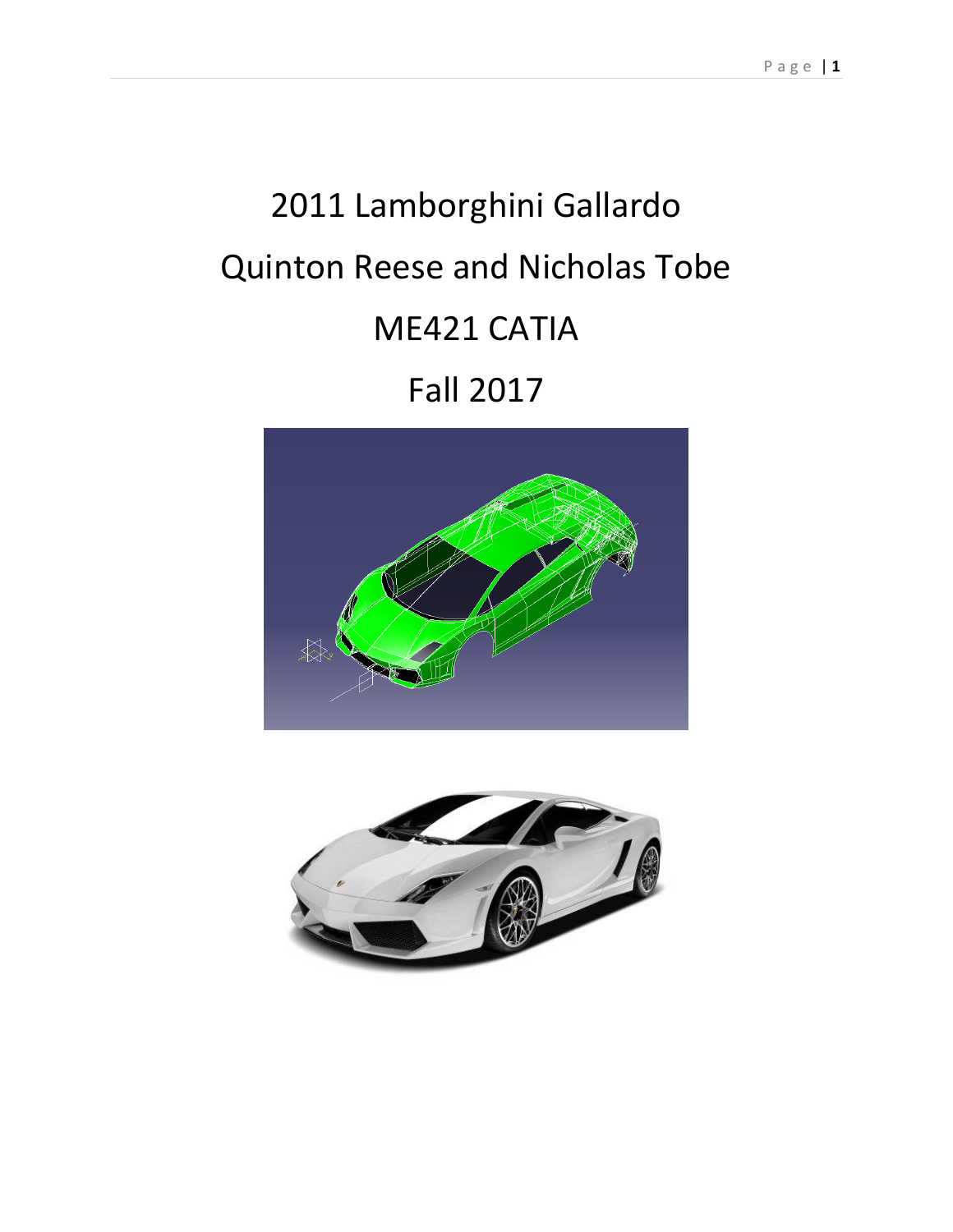## **I.** Sketch Tracer

The drawings selected for the surface model need to be imported and scaled in CATIA. Images can be imported into CATIA through the Sketch Tracer toolbar. This toolbar allows you to Create an Immersive Sketch from the highlighted tool below



With the image(s) imported they can then be scaled. In the image below the dimensions along each of the dotted green lines needs to be the same for each view. This dimension keeps all of the views in the same scale. The origin of the axis also needs to be noted when importing the views as this is where the view will be placed in relation to one another. The excess of the drawing can be cropped out with the placement of the solid green lines.

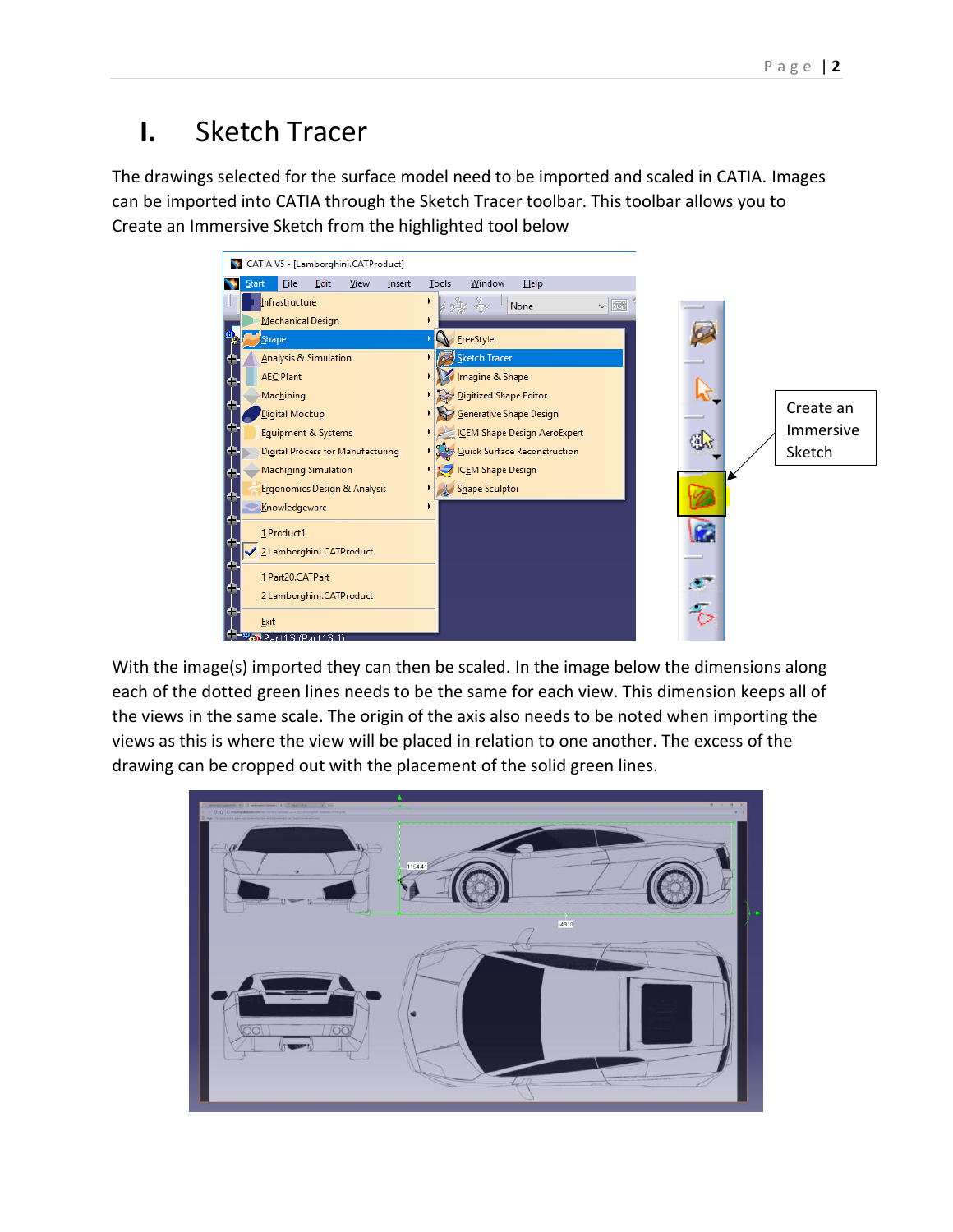

Once the views have been imported into CATIA, they can be dragged into position to create a multi-view image that can be used to reference for sketches.

## **II.** FreeStyle

The main tool used for this project was under the FreeStyle toolbar. The 3D Curve tool was used to create all of the eccentric shapes on the surface of the vehicle.



When using the 3D Curve tool, it is important to right click on the axis in the top right corner and select the option to Make Privileged Plane Most Visible. This allows the user to change the location of points created with the 3D Curve tool to match up with the different drawing views.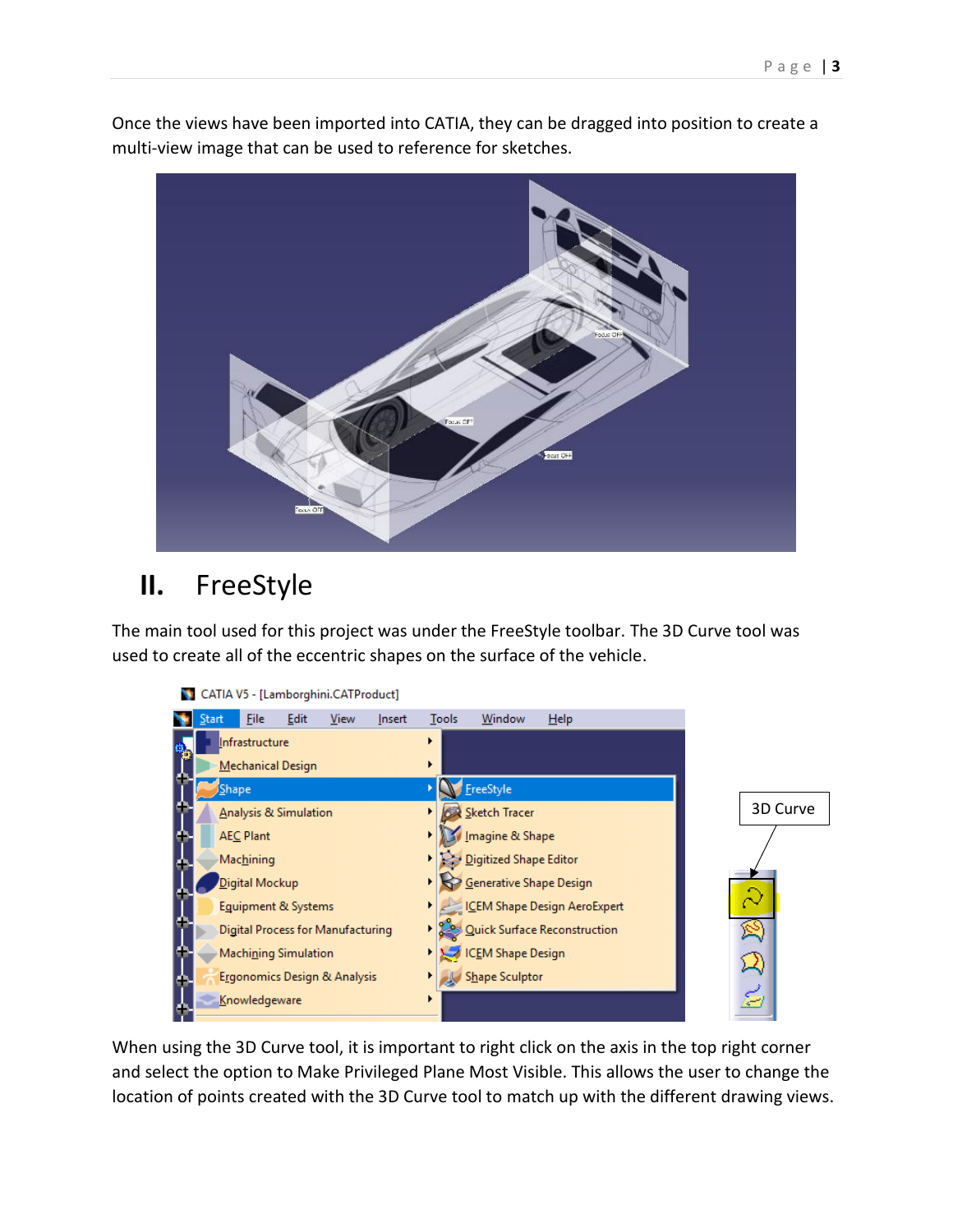| <b>Lock Current Orientation</b>                      |
|------------------------------------------------------|
| Lock Privileged Plane Orientation Parallel to Screen |
| Use Local Axis System                                |
| Make XY the Privileged Plane                         |
| Make YZ the Privileged Plane                         |
| Make XZ the Privileged Plane                         |
| Make Privileged Plane Most Visible                   |
| Snap Automatically to Selected Object                |
| Edit                                                 |

3D curves can then be created while set to one view and once the curve aligns with that view, another view can be selected and the curve can be matched from that view. This allows the curve follow the body line of the car in multiple dimensions.



For some areas on the vehicle multiple curves may need to be used along the same body line to create the sharp corners that are desired. Additional points can be added as well to create a defined curve that can follow an eccentric body line. It is important to check the front, top, and right views to ensure that the curve created is correctly matching the drawing of the vehicle.

Once there is a completed outline for a body panel, the outline can then be filled in to create a surface.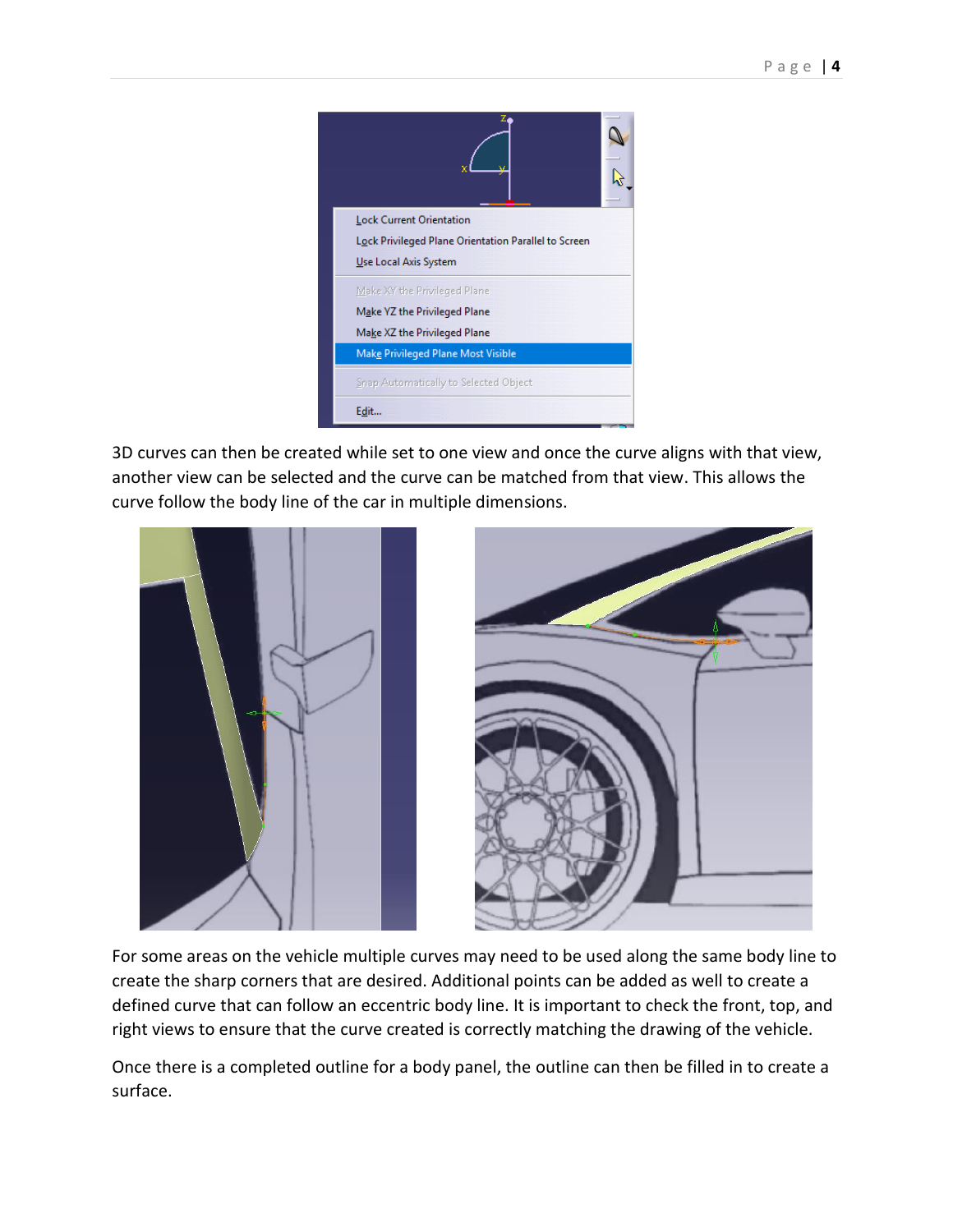### **III.** Generative Shape Design

With an outline of a contour created out of 3D curves, it can be filled using the Fill tool under the Generative Shape Design toolbar.



When the Fill dialog box is open the curves that close the desired surface can be selected. Any curve can be selected as the first curve, but the next selection must be touching the previous. With a closed contour selected the surface can be filled. After a surface is filled the color of the surface can be altered by right clicking on the surface and selecting the properties.

| Fill Surface Definition          |                  | 7<br>$\times$     |
|----------------------------------|------------------|-------------------|
| Outer Boundaries                 | Inner Boundaries |                   |
| No. Curves                       | Supports         | Continuity        |
| 3D Curve.113<br>1                |                  |                   |
| 2<br>Curve.24                    |                  |                   |
| 3<br>3D Curve.116                |                  |                   |
| 3D Curve.112<br>4                |                  |                   |
| 5<br>3D Curve.114                |                  |                   |
|                                  |                  |                   |
|                                  |                  |                   |
|                                  |                  |                   |
|                                  |                  |                   |
|                                  |                  |                   |
|                                  |                  |                   |
| AddAfter                         | Replace          | Remove            |
| AddBefore                        | ReplaceSupport   | RemoveSupport     |
| Continuity: Tangent              |                  |                   |
| Passing element(s): No selection |                  | o                 |
|                                  |                  |                   |
| Planar Boundary Only             |                  |                   |
| Deviation: 3.937e-005in          | 즴                |                   |
| Canonical portion detection      |                  |                   |
|                                  |                  |                   |
|                                  | OK               | Cancel<br>Preview |

After creating all the surfaces for one half of the vehicle, they can be mirrored using the Symmetry tool.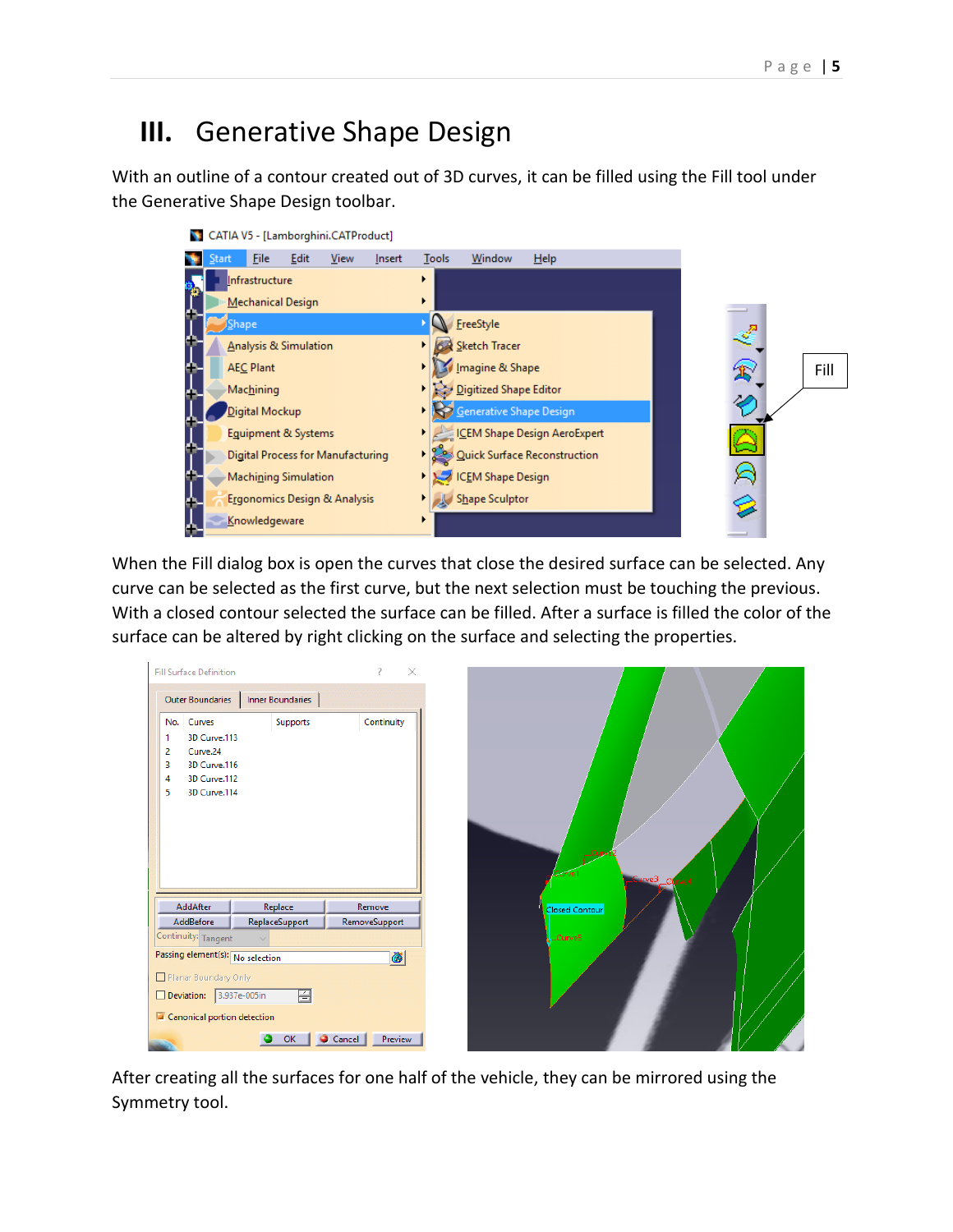

Select all of the desired surfaces to be mirror and then click the Symmetry tool. The dialog box will open for the tool and a reference to create the symmetry about must be selected. For this model a plane parallel with the xz-plane was created. This plane was in-line with the centerline of the vehicle to ensure that the mirrored and original half will match up.

#### **IV.** Final Product



Isometric view with imported drawings